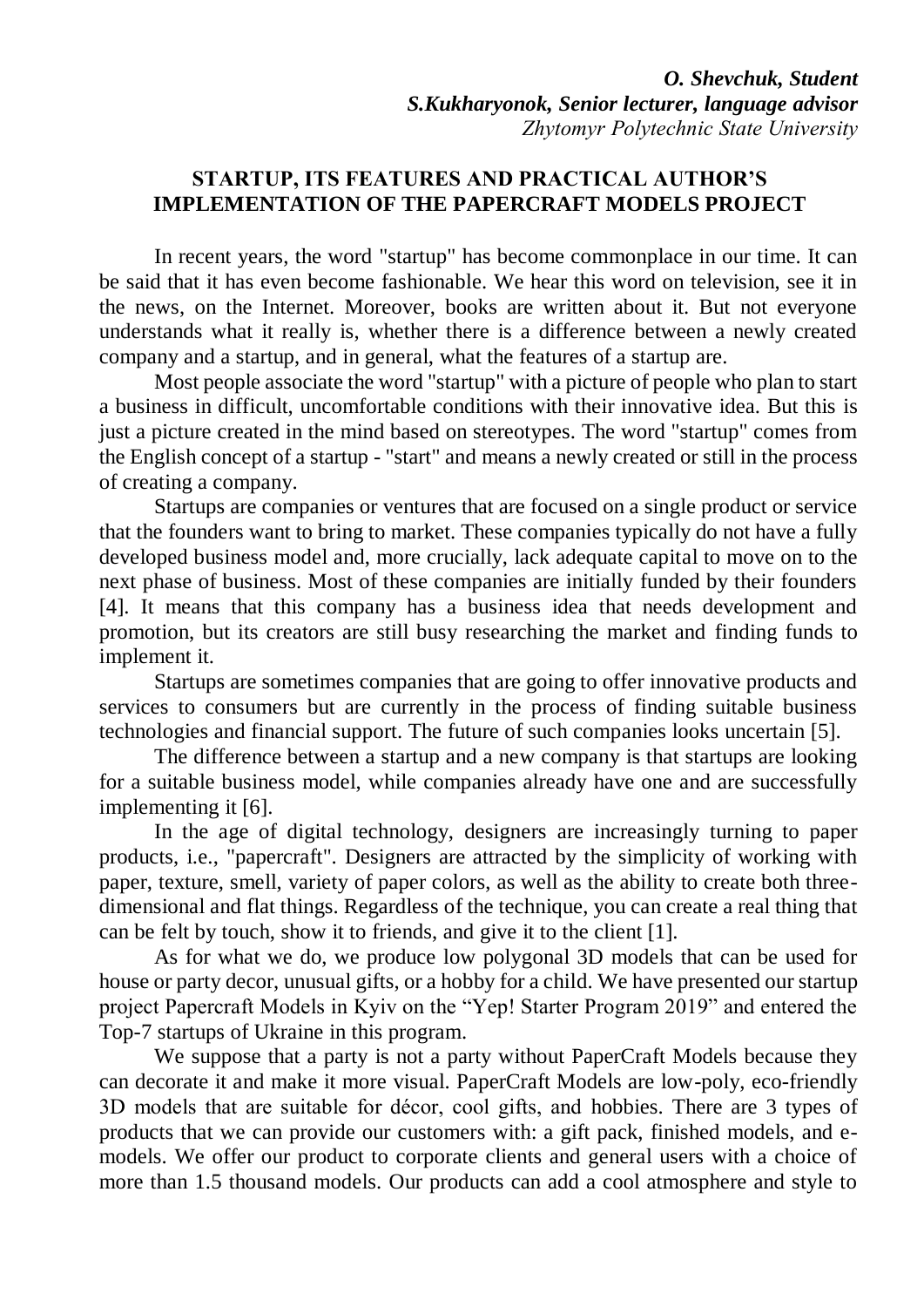any party, bring a sparkle to home decor, and make photography unforgettable. And the children will also be very excited using them.

The reason why we produce PaperCraft Models is first of all because it is an ecofriendly handmade product. It is creative, unusual, and, most importantly, the fastest solution to decor and gift-giving problems. According to information taken from serpstat.com, the market is big [3]. There are 3.5 million searches for gifts each month. We have found out that most of our customers are men and women between the age of 16 and 40, with good taste. Wherever we go, the decor is used everywhere, from home to work interior. Therefore, it is very important to live in this ecological environment, no less creative, and with the opportunity to organize it for less. This project, in our opinion, is very promising. After all, working on it, we realized that at the moment we have almost no competitors. If there are, then single. Among them are «Bumadov», «PaperHouse» and «PolyFish».

It should be noted that the project has a wide scope. The markets for our products are the market of gifts, decor, various events, and educational games. We see the design of themed parties, photo studios, and shops as promising activities.

Also, a new direction of product sales is the supply of our products to preschool and general secondary education institutions for educational purposes. When working with preschool and primary school children, teachers can use PaperCraft Models in art lessons, coloring white figures, while developing children's imagination. Under the supervision of teachers and educators, children can make models of figurines, while developing fine motor skills. Middle and high school children can make figures on their own, decorate their classrooms with them, and use them for extracurricular activities, decoration of school exhibitions, parties, etc.

Although our product can be used for various purposes but based on our research, we position the product primarily as a creative and environmental gift, because according to our data about 80% of our products are sold for creative gifts, 15% are sold for decorations premises and 5% for various events. In addition, this product is being prepared for launch on the market of educational games. We are also considering selling goods abroad, as foreign markets are more mature and in greater demand than Ukrainian markets.

We got 50 orders during the 3-month test period. 91% of all our orders were satisfied with our product. Now you have a great opportunity to find an unusual gift on our Instagram page [2]. Our store is open from Monday to Friday, namely from 9 am to 5 pm. We deliver our products with «Nova Poshta» and «UkrPoshta» services. In the future, we plan to open a studio workshop and sell models not only in Ukraine but also abroad.

## **REFERENCES**

1. Donska I. Back to Papercraft: What's Going On in the World of Kraft Design. July 6, 2017. URL: [https://telegraf.design/back-to-papercraft-shho-vidbuvayetsya-u](https://telegraf.design/back-to-papercraft-shho-vidbuvayetsya-u-sviti-kraftovogo-dizajnu/)[sviti-kraftovogo-dizajnu/](https://telegraf.design/back-to-papercraft-shho-vidbuvayetsya-u-sviti-kraftovogo-dizajnu/) (дата звернення: 27.01.2021)

2. PaperCraft Models. [Electronic resource]. - Access mode: [https://www.instagram.com/papercraft.models/?hl=uk \]](https://www.instagram.com/papercraft.models/?hl=uk%20%5d)

3. Serpstat. [Electronic resource]. - Access mode:https://serpstat.com/

4. Startup. [Electronic resource]. – Access mode: [https://www.investopedia.com/](https://www.investopedia.com/terms/s/startup.asp) [terms/s/startup.asp](https://www.investopedia.com/terms/s/startup.asp)